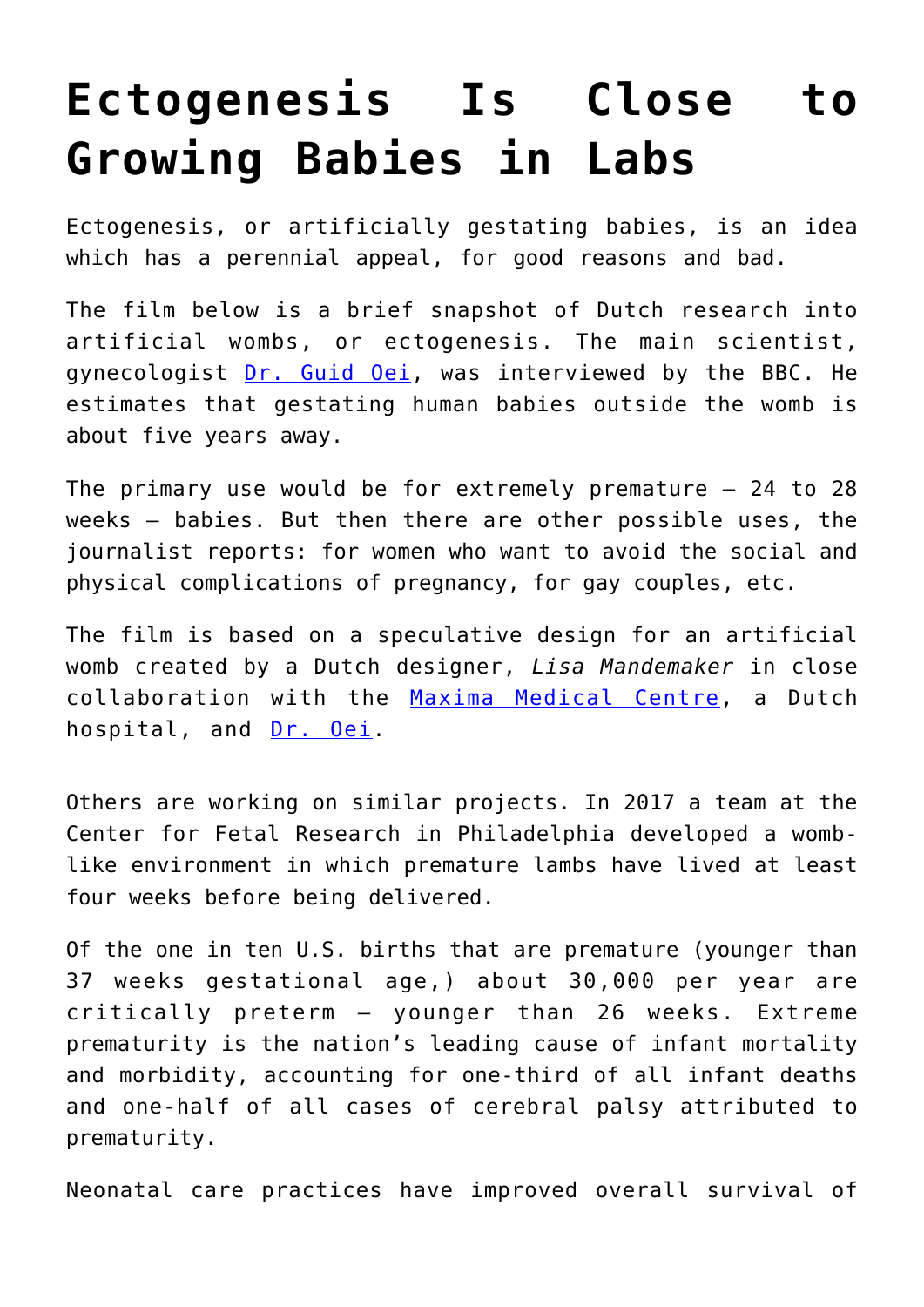premature infants and have pushed the limits of viability to 22 to 23 weeks of gestation. At that age an infant weighs below 600 grams – little more than a pound – and has a 30 to 50 percent chance of survival. But this survival comes at a high price in quality of life, with a 90 percent risk of morbidity, from chronic lung disease or other complications of organ immaturity. Survivors face lifelong disability.

Ectogenesis would give the tiniest newborns a precious few weeks to develop their lungs and other organs and perhaps avoid these complications.

Discussion of the merits of ectogenesis began long ago, in the 1920s. And it was not to save preemies.

In 1923 [J.B.S. Haldane,](https://www.jstor.org/stable/24094583?mag=on-the-history-of-the-artificial-womb) an English biologist who was among the first to propose in vitro fertilization, predicted that it would revolutionize society. It would free women from the tyranny of reproduction and pregnancy. "With the fundamentals of ectogenesis in his brain," he wrote, "the biologist is the possessor of knowledge that is going to revolutionize human life."

The author of *Brave New World*, Aldous Huxley, almost certainly had Haldane's ideas in mind when he described a world in which sex and love and reproduction were entirely separate. Babies are created in "hatcheries" and given a social and intellectual caste.

Like other speculations linked to genetics, ectogenesis became unpopular after the horrors of Nazi medical experimentation. People could see the dangers of raising babies in artificial wombs.

However, Shulamith Firestone, in her 1970 book *The Dialectic of Sex*, revived the feminist element in Haldane's vision of ectogenesis. She argued that the only way men and women would ever be equally powerful was to outsource pregnancy to "cybernetic machines."